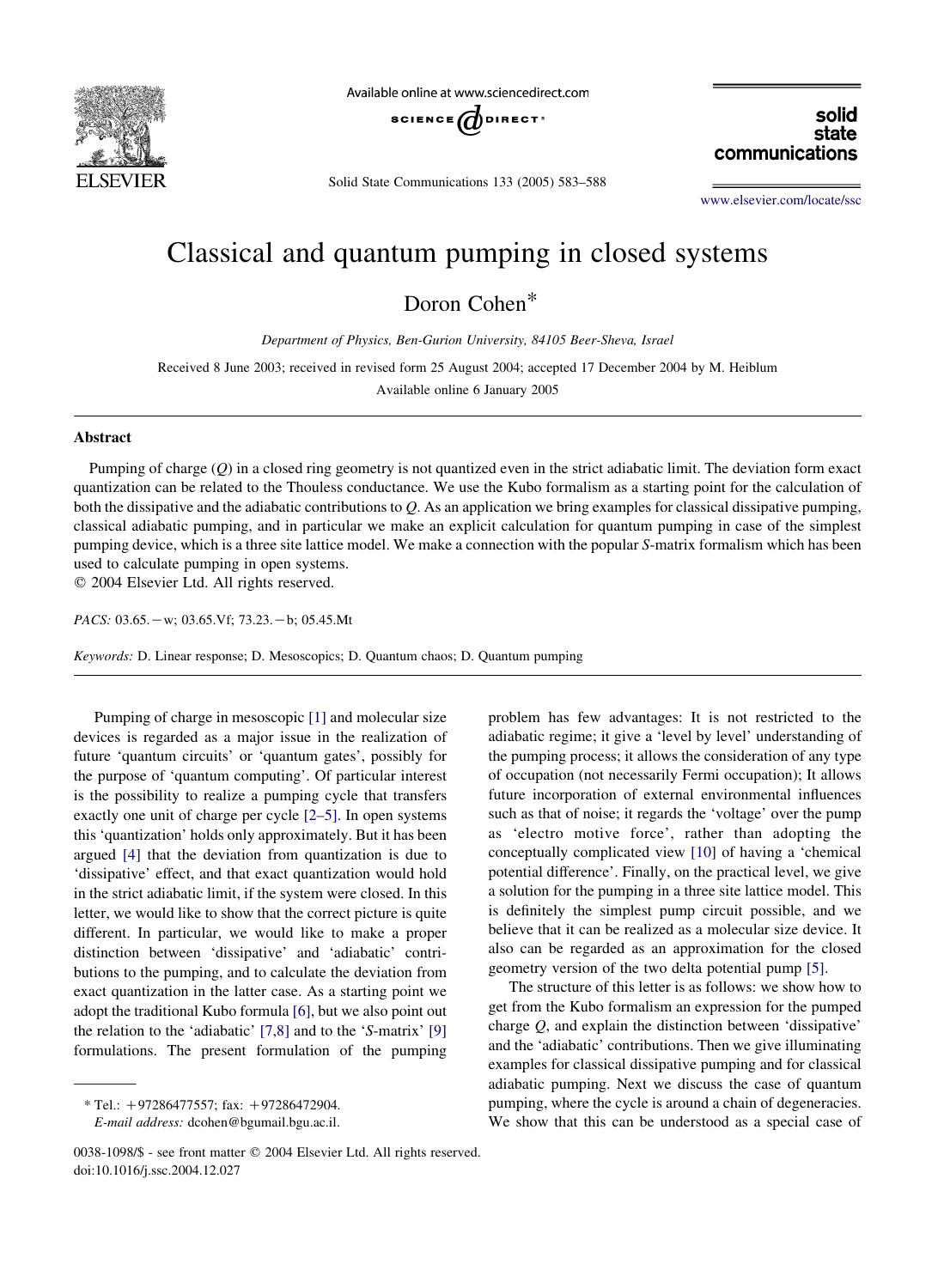<span id="page-1-0"></span>'adiabatic transfer' scheme. In order to get a quantitative estimate for the pumped charge we consider a three site lattice model, where we express  $Q$  in terms of the Thouless conductance. We conclude by a short discussion of the relation between the Kubo formalism, the adiabatic formalism, and the S-matrix formalism.

Consider a system that has a ring geometry (Fig. 1(a)). The Hamiltonian is  $\mathcal{H}(x_1(t), x_2(t), x_3(t))$ , where  $x_1$  and  $x_2$ are parameters that control the shape of the ring, or the height of some barriers, while  $x_3 = \Phi = \hbar \phi$  is the magnetic flux. We use units such that the elementary charge is unity. The 'generalized forces' are conventionally defined as  $F^k \equiv -\partial \mathcal{H}/\partial x_k$ . In particular  $\langle F^3 \rangle$  is the current I through the ring (see remark [\[16\]](#page-5-0)). Consider for a moment the time independent Hamiltonian  $\mathcal{H}(x)$ , with x=const, and assume that the system is prepared in a stationary state (either pure or mixed). The expectation value  $\langle F^k \rangle$  of a generalized force is known as the 'conservative force' or (in case of  $k=3$ ) as the 'persistent current'. The 'fluctuations' of the generalized forces are conventionally characterized by the real functions:

$$
C^{ij}(\tau) = \langle \frac{1}{2} (F^i(\tau) F^j(0) + F^j(0) F^i(\tau)) \rangle
$$
 (1)

$$
K^{ij}(\tau) = \frac{i}{\hbar} \langle [F^i(\tau), F^j(0)] \rangle \tag{2}
$$

Note that both functions have a well-defined classical limit. Their Fourier transform will be denoted by  $\tilde{C}^{ij}(\omega)$  and  $\tilde{K}^{ij}(\omega)$ , respectively.

Our interest in the following is in a driving cycle, where  $x=x(t)$  forms a loop in the three dimensional parameter space. In linear response theory [\[6\]](#page-5-0) the non-conservative

contribution to  $\langle F^k \rangle$  is related to  $x(t)$  by a causal response kernel  $\alpha^{ij}(t-t')$  The Kubo expression for this response kernel is  $\alpha^{ij}(\tau) = \Theta(\tau) K^{ij}(\tau)$ . Its Fourier transform is the generalized susceptibility  $\chi^{ij}(\omega)$  From here we can derive the expression  $\langle F^k \rangle = -\sum_j \mathbf{G}^{kj} x_j$ , where  $\mathbf{G}^{kj}$  is the generalized conductance matrix:

$$
\mathbf{G}^{ij} = \lim_{\omega \to 0} \frac{\text{Im}[\chi^{ij}(\omega)]}{\omega} = \int_0^\infty K^{ij}(\tau) \tau \mathrm{d}\tau \tag{3}
$$

Following Berry and Robbins [\[8\]](#page-5-0) we split the conductance matrix into symmetric and anti-symmetric parts. Namely,  $G^{ij} = \eta^{ij} + B^{ij}$ . The anti-symmetric part **B** can be regarded as a vector  $\mathbf{\vec{B}} = (\mathbf{B}^{23}, \mathbf{B}^{31}, \mathbf{B}^{12})$ , and the expression for the current can be written in an abstract way as  $\langle F \rangle = -\eta \cdot \dot{x} - \mathbf{B} \wedge \dot{x}.$ 

The rate of dissipation, which is defined as the rate in which energy is absorbed into the system, is given by  $W = -\langle F \rangle \cdot \dot{x} = \sum_{ki} \eta^{ij} \dot{x}_i \dot{x}_j$ . Only the symmetric part of  $G^{ij}$  is responsible for dissipation of energy. The adiabatic regime is defined by the condition  $|x| \ll \Delta^2/\hbar\sigma$ , where  $\Delta$  is the typical level spacing, and  $\sigma$  is the root mean square value of the matrix element  $(\partial \mathcal{H}/\partial x)_{nm}$  between neighboring levels. In the adiabatic regime  $\eta^{ij}$  vanishes because of the discreteness of the energy spectrum [\[8\].](#page-5-0) But outside of the adiabatic regime the levels acquires an effective width  $\Gamma/\Delta$  $\equiv ((\hbar \sigma/\Delta^2)V)^{2/3} > 1$  and therefore the smoothed version of  $\tilde{K}^{ij}(\omega)$  should be considered. Consequently one can obtain the fluctuation-dissipation (FD) relation:  $\eta^{ij} \sim \tilde{C}^{ij}(\omega=0)$ . The formulation of the exact FD relation depends on the assumptions regarding the occupation  $f(E_n)$  of the energy levels. See Refs. [\[11,12\].](#page-5-0) Commonly one assumes a zero temperature Fermi occupation, but this is not essential for



Fig. 1. Illustration of a ring system (a). The shape of the ring is controlled by some parameters  $x_1$  and  $x_2$ . The flux through the ring is  $x_3 = \Phi$ . A system with equivalent topology, and abstraction of the model are presented in (b) and (c). The 'dot' can be represented by an S matrix that depends on  $x_1$  and  $x_2$ . In (d) also the flux  $x_3$  is regarded as a parameter of the dot. If we 'cut' the wire in (d) we get the open two lead geometry of (e).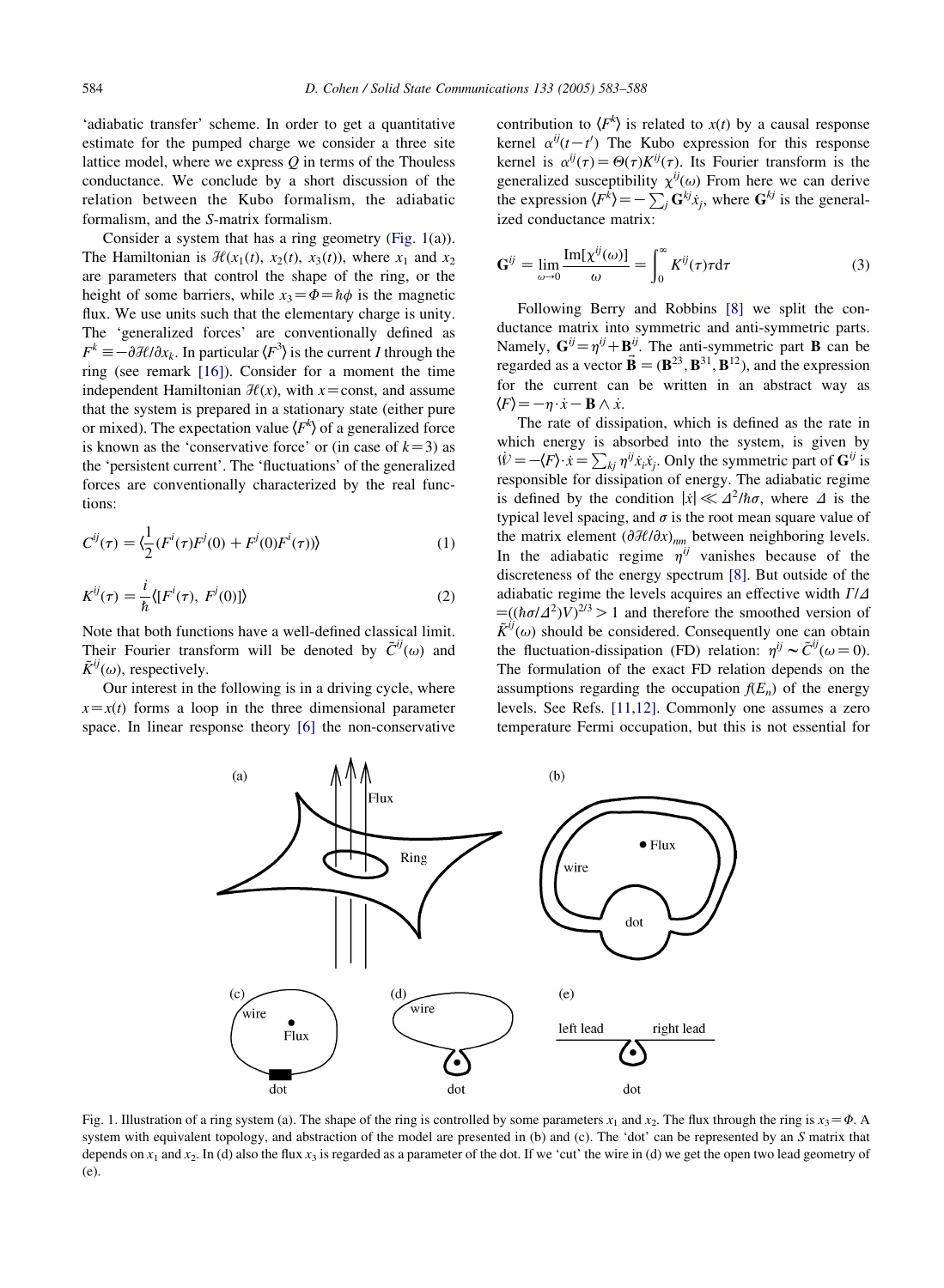the following analysis. In order to derive the above expression for  $\Gamma$  we have used the result of [\[11\]](#page-5-0) (Section 17) for the 'core width' at the breaktime  $t = t<sub>prt</sub>$  of perturbation theory. Note that in the semiclassical limit (small  $\hbar$ ) the adiabaticity condition always breaks down.

The anti-symmetric part **B** of  $G^{ij}$  does not have to vanish in the adiabatic limit. It can be obtained from the adiabatic equation by looking for a first-order stationary-like solution [\[2,3,8\]](#page-4-0), but we prefer to regard it as a term in the (full) Kubo expression Eq. (3). In [\[7,8\]](#page-5-0) it has been demonstrated that it can be written as

$$
\mathbf{B}^{ij} = -2\hbar \sum_{n} f(E_n) \text{Im}\langle \frac{\partial}{\partial x_i} n(x) | \frac{\partial}{\partial x_j} n(x) \rangle
$$
  
=  $2\hbar \sum_{m \neq n} f(E_n) \frac{\text{Im}\left[\left(\frac{\partial \mathcal{H}}{\partial x_i}\right)_{nm} \left(\frac{\partial \mathcal{H}}{\partial x_j}\right)_{mn}\right]}{(E_m - E_n)^2}$  (4)

Note that the 'vertical' component of  $\vec{B}$  vanishes in the 'horizontal'  $x_3=0$  plane due to time reversal symmetry.

Disregarding a possible persistent current contribution (that does not exist in the case of a planar  $\Phi=0$  cycle), the expression for the pumped charge is:

$$
Q = \oint I dt = -\left[\oint \eta \cdot dx + \oint B \wedge dx\right]_{k=3} \tag{5}
$$

If we neglect the first term, which is associated with the dissipation effect, and average the second ('adiabatic') term over the flux, then we get

$$
\overline{Q|_{\text{adiabatic}}} = -\frac{1}{2\pi\hbar} \iint \mathbf{B} \cdot \vec{d}x \wedge \vec{d}x = \text{integer}
$$
 (6)

The integration should be taken over a cylinder of vertical height  $2\pi\hbar$ , and whose basis is determined by the projection of the pumping cycle onto the  $(x_1, x_2)$  plane. The last equality is argued as follows: The flux  $(1/h)$   $\iint \mathbf{B} \cdot d\mathbf{x} \wedge d\mathbf{x}$ through a surface that is enclosed by a cycle is the Berry phase [\[7\]](#page-5-0). The result should be independent of the surface. Therefore, the flux through a closed surface should equal  $2\pi \times$  integer. Integrating over a cylinder, as in Eq. (6), is effectively like integrating over a closed surface (because of the  $2\pi$  periodicity in the vertical direction). This means that the flux averaged  $\ddot{\theta}$  of Eq. (6) has to be an integer.

Before we discuss the quantum mechanical pumping, it is instructive to bring two simple examples for classical pumping. In the following we consider one particle (r) in a two dimensional ring as in [Fig. 1\(](#page-1-0)a).

The first example is for classical dissipative pumping. The conductance  $G = \mathbb{G}^{33}$  can be calculated for this system [\[12\]](#page-5-0) leading to a mesoscopic variation of the Drude formula. The current is  $I = -G \times \dot{\phi}$ , where  $-\dot{\phi}$  is the electro-motiveforce. Consider now the following pumping cycle: change the flux from  $\Phi_1$  to  $\Phi_2$ , hence pumping charge  $Q=-G(1)\times(\Phi_2-\Phi_1)$ . Change the conductance from  $G(1)$  to  $G(2)$  by modifying the shape of the ring. Change the flux from  $\Phi_2$  back to  $\Phi_1$ , hence pumping charge

 $Q(2) = -G(2) \times (\Phi_1 - \Phi_2)$ . Consequently, the net pumping is  $Q = (G(2) - G(1)) \times (\Phi_2 - \Phi_1)$ .

The second example is for classical adiabatic pumping. The idea is to trap the particle inside the ring by a potential well  $U_{\text{tran}}(\mathbf{r}_1 - x_1(t), \mathbf{r}_2 - x_2(t))$ . Then make a translation of the trap along a circle of radius  $R$ , namely  $x(t) = (R \cos(\Omega t), R \sin(\Omega t), \Phi = \text{const})$ . It is a-priori clear that in this example the pumped charge per cycle is  $Q=1$ , irrespective of  $\Phi$ . Therefore the **B** field must be

$$
\vec{\mathbf{B}} = -\frac{(x_1, x_2, 0)}{2\pi(x_1^2 + x_2^2)}
$$
(7)

This can be verified by calculation via Eq. (4). The singularity along the  $x_3$  axis is not of quantum mechanical origin: It is not due to degeneracies, but rather due to the diverging current operator

$$
\left(\partial \mathcal{H}/\partial x_3 \propto 1/\sqrt{x_1^2 + x_2^2}\right).
$$

We turn now to the quantum mechanical case. Consider an adiabatic cycle that involves a particular energy level  $n$ . This level is assumed to have a degeneracy point at  $(x_1^{(0)}, x_2^{(0)}, \phi^{(0)})$ . It follows that in fact there is a vertical 'chain' of degeneracy points that are located at  $(x_1^{(0)}, x_2^{(0)}, \phi^{(0)} + 2\pi\hbar \times \text{integer})$ . These degeneracy points are important for the geometrical understanding of the B field, as implied by Eq. (4). Every degeneracy point is like a monopole charge. The total flux that emerges from each monopole must be  $2\pi\hbar\times$  integer for a reason that was explained after Eq. (6). Thus the monopoles are quantized in units of  $\hbar/2$ .

The B field which is created (so to say) by a vertical chain of monopoles may have a different 'near field' and 'far field' behavior, which we discuss below. (Later we further explain that 'near field' means regions in  $x$  space, in the vicinity of degeneracy points, where  $g_T \gg 1$ , while 'far field' means regions where  $g_T \ll 1$ ). The far field regions exist if the chains are well isolated. The far field region of a given chain is obtained by regarding the chain as a smooth line. This leads qualitatively to the same field as in Eq. (7). Consequently, for a 'large radius' pumping cycle in the  $\Phi =$ 0 plane, we get  $|Q| \approx 1$ . In the following we are interested in the deviation from 'exact' quantization: If  $\phi^{(0)} = 0$  we expect to have  $|O|\geq 1$ , while if  $\phi^{(0)}=\pi$  we expect  $|O|\geq 1$ . Only for the  $\phi$  averaged Q of Eq. (6) we get exact quantization.

The deviation from  $|Q| \approx 1$  is extremely large if we consider a tight pumping cycle around a  $\phi^{(0)} = 0$  degeneracy. After linear transformation of the shape parameters, the energy splitting  $\Delta = E_n - E_m$  of the energy level *n* from its neighboring (nearly degenerated) level  $m$  can be written as  $\Delta = \left( \left( x_1 - x_1^{(0)} \right)^2 + \left( x_2 - x_2^{(0)} \right)^2 + c^2 \left( \phi - \phi^{(0)} \right)^2 \right)^{1/2}$ where  $c$  is a constant. The monopole field is accordingly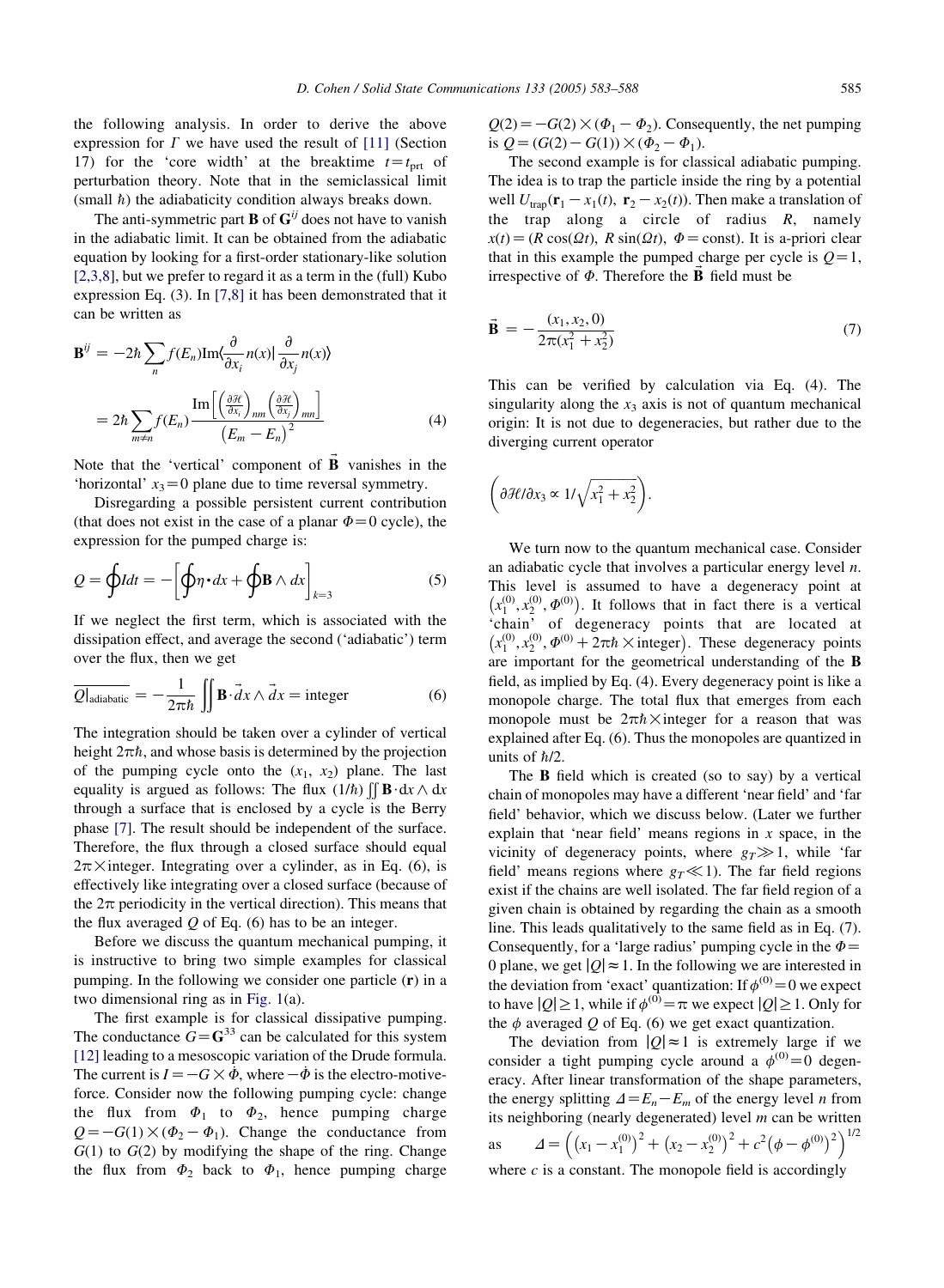$$
\vec{\mathbf{B}} = \pm \frac{c}{2} \times \frac{\left(x_1 - x_1^{(0)}, x_2 - x_2^{(0)}, x_3 - x_3^{(0)}\right)}{\left(\left(x_1 - x_1^{(0)}\right)^2 + \left(x_2 - x_2^{(0)}\right)^2 + \left(\frac{c}{\hbar}\right)^2 \left(x_3 - x_3^{(0)}\right)^2\right)^{3/2}}
$$
\n(8)

where the prefactor is determined by the requirement of having a single  $(h/2)$  monopole charge. Assuming a pumping cycle of radius R in the  $\Phi=0$  plane we get from the second term of Eq. (5) that the pumped charge is  $Q = \pm \pi \sqrt{g_T}$ , where  $g_T = (\partial^2 \Delta/\partial \phi^2)/\Delta = c^2/R^2$  is a practical definition for the Thouless conductance in this context. It is used here simply as a measure for the sensitivity of an energy level to the magnetic flux  $\Phi$ .

What we want to do in the following is to 'interpolate' between the 'near field' result, which is  $Q = \Theta(\sqrt{g_T})$ , and the 'far field' result, which is  $Q = \mathcal{O}(1)$ . For this purpose it is convenient to consider a particular model that can be solved exactly. We consider a ring with two barriers. The model is illustrated in Fig. 2. A version of this model, where the two barriers are modeled as 'delta functions', has been analyzed in [\[5\]](#page-4-0) in case of open geometry. Below we are going to analyze a different version of the two barrier model, that allows an exact solution for closed geometry.

We can classify the eigenstates of the closed ring into two categories: wire states, and dot states (Fig. 2(a)). The latter are those states that are localized in the 'dot region' in the limit of infinitely high barriers. In case of zero temperature Fermi occupation we define  $E_F$  as the energy of the last occupied wire level in the limit of infinitely high barriers. The two 'shape' parameters are the bias  $x_1$ , and the dot potential  $x<sub>2</sub>$ . The bias determines whether the dot tends to exchange particles via the left or via the right barrier. The dot potential is loosely defined as the energy of the dot level (Fig. 2(a)). A model specific definition of these parameters in the context of the three site lattice Hamiltonian will be given later.

The pumping cycle is assumed to be in the  $\Phi=0$  plane, so there is no issue of 'conservative' persistent current contribution. We start with a positive bias  $(x_1>0)$  and lower the dot potential from a large  $x_2 \ge E_F$  value to a small  $x_2 \ge E_F$ value. As a result, one electron is transferred via the left barrier into the dot region. Then we invert the bias  $(x_1>0)$ and raise back  $x_2$ . As a result the electron is transferred back into the wire via the right barrier. A closer look at the above scenario (Fig. 2(b)) reveals the following: as we lower the dot potential across a wire level, an electron is adiabatically transferred once from left to right and then from right to left. As long as the bias is positive  $(x_1>0)$  the net charge being pumped is very small ( $|Q| \ll 1$ ). Only the lowest wire level that participate in the pumping cycle carries  $Q = \mathcal{O}(1)$  net charge: it takes an electron from the left side, and after the bias reversal it emits it into the right side. Thus the pumping process in this model can be regarded as a particular example [\[3\]](#page-4-0) of an adiabatic transfer scheme: the electrons are adiabatically transferred from state to state, one by one, as in 'musical chair game'.

For a single occupied level the net  $Q$  is the sum of charge transfer events that take place in few avoided crossings. For many particle occupation the total  $Q$  is the sum over the net Qs which are carried by individual levels. For a dense zero temperature Fermi occupation the summation over all the net Qs is a telescopic sum, leaving non-canceling contributions only from the first and the last adiabatic crossings. The latter involve the last occupied level at the Fermi energy.

In order to get a quantitative estimate for the  $\overline{O}$  in a given avoided crossing, we consider the simplest version of the 'two barrier model' that still contains all the essential ingredients: This is a three site lattice system. The middle site supports a single 'dot state', while the two other sites support two 'wire states'. The Hamiltonian is

$$
\mathcal{H} \mapsto \begin{pmatrix} 0 & c_1 & e^{i\phi} \\ c_1 & u & c_2 \\ e^{-i\phi} & c_2 & 0 \end{pmatrix}
$$
 (9)

The three parameters are the bias  $x_1 = c_1 - c_2$ , the dot potential  $x_2 = u$ , and the flux  $x_3 = \Phi = \hbar \phi$ . For presentation purpose we assume that  $0 < c_1, c_2 \ll 1$ . The eigenstates are  $E_n$ . Disregarding the coupling between the 'wires' and the



Fig. 2. Schematic illustration of quantum pumping in a closed wire-dot system. The net charge via the third level (thick solid line on the right) is vanishingly small: As the dot potential is lowered an electron is taken from the left side (first avoided crossing), and then emitted back to the left side (second avoided crossing). Assuming that the bias is inverted before the dot potential is raised back, only the second level carry a net charge  $Q = \mathcal{O}(1)$ .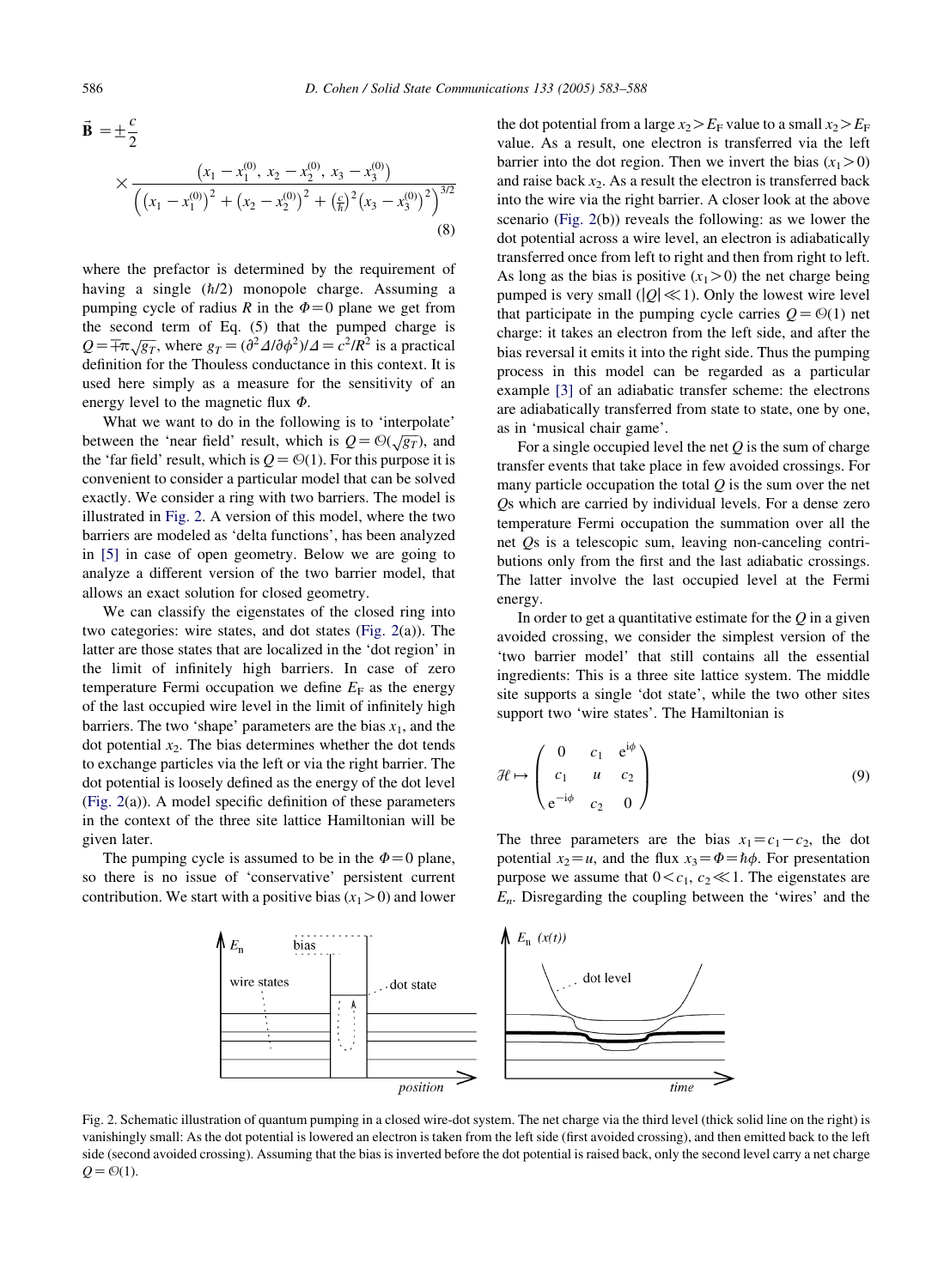<span id="page-4-0"></span>'dot' we have two wire states with  $E=+1$ , and a dot state with  $E = u$ . Taking into account the wire-dot coupling we find that there are two vertical chains of degeneracies. The  $u \approx -1$  chain is  $(0, -1 + c_1^2, 2\pi\hbar \times \text{integer})$  and the  $u \approx -1$ chain is  $(0, +1+c_1^2, \pi+2\pi\hbar \times \text{integer}).$ 

The eigenvalues  $E_n$  are the solutions of a cubic equation. Rather than writing the (lengthy) analytical expressions for them we give a numerical example for their dependence on  $u$  in the inset of Fig. 3. The eigenstates are

$$
|n(x)\rangle \mapsto \frac{1}{\sqrt{S}} \begin{pmatrix} c_2 e^{i\phi} + c_1 E_n \\ 1 - E_n^2 \\ c_1 e^{-i\phi} + c_2 E_n \end{pmatrix}
$$
 (10)

where S is the normalization. Note that for  $E=\pm 1$  we have  $S=2(c_1\pm c_2)^2$ , while for  $E=0$  we have  $S\approx 1$ . After some algebra we find that the first component of the  $\vec{B}$  field in the  $\Phi$ =0 plane is

$$
\mathbf{B}^{1} = -2\mathrm{Im}\left\langle \frac{\partial}{\partial u} n(x) \middle| \frac{\partial}{\partial \phi} n(x) \right\rangle = -(c_{1}^{2} - c_{2}^{2}) \frac{1}{S^{2}} \frac{\partial S}{\partial u}
$$

which is illustrated in Fig. 3. For a pumping cycle around the  $u \approx \pm 1$  vertical 'chain' the main contribution to O comes from crossing the  $u \approx \pm 1$  line. Hence we get

$$
Q = \pm \frac{c_1 \pm c_2}{c_1 \mp c_2} = \pm \sqrt{1 \pm 2g_T}
$$
 (11)

where the Thouless conductance in this context is defined as  $g_T = 2c_1c_2/(c_1 \pm c_2)^2$ . In both cases we have approximate quantization  $Q = \pm 1 + O(g_T)$  for  $g_T \ll 1$ , while for a tight cycle either  $Q \rightarrow \infty$  or  $Q \rightarrow 0$  depending on which line of degeneracies is being encircled. If the pumping cycle encircles both 'chains' then we get  $Q = 4c_1c_2/(c_1^2-c_2^2)$ . In



Fig. 3. The first component of the B field for a particle in the middle level of the three site lattice model. It is plotted as a function of the dot potential  $x_2 = u$ . The other parameters are  $\phi = 0$ , and  $c_1 = 0.1$ , while  $c_2$ =0.04 for the thick line and  $c_2$ =0.02 for the thin line. In the limit  $c_2 \rightarrow 0$ , all the charge that is transferred from the left side into the dot during the first avoided crossing, is emitted back into the left side during the second avoided crossing. Inset: the eigenenergies  $E_n(x)$  for the  $c_2=0.04$  calculation.

the latter case  $Q = \Theta(g_T)$  for  $g_T \ll 1$ , with no indication for quantization.

For a pumping in a dot-wire system (see illustration in [Fig. 1](#page-1-0)(b)), in the limit of a very long wire (many sites) we express the Kubo formula for the conductance matrix using the S matrix of the dot region. The derivation assumes 'quantum chaos', and leads to

$$
\mathbf{G}^{3j} = \frac{1}{2\pi i} \text{trace}\left(P\frac{\partial S}{\partial x_j}S^{\dagger}\right)
$$
(12)

This is easily identified as the Büttiker–Prétre–Thomas formula [\[9\]](#page-5-0), which has been derived for quantum pumping in open systems [\(Fig. 1](#page-1-0)(e)). In particular, we get  $G^{33} =$  $(1/(2\pi\hbar))$ trace $(PS(1-P)S^{\dagger})$  which is just the Landauer formula [\[13–15\]](#page-5-0).

In summary, we have shown how the Kubo formalism can be used in order to derive both classical and quantum mechanical results for the pumped charge  $Q$  in a closed system. In this formulation the distinction between dissipative and non-dissipative contributions is manifest. For a follow-up paper on this issue see Ref. [\[17\].](#page-5-0) The dissipative contribution to the pumping can be neglected in the adiabatic regime. However, if the adiabaticity condition is violated it does not mean automatically that we have a dissipative effect. Classical pumping by translation is an obvious example. For the derivation of the dissipative part of the Kubo formula it is essential to realize that in generic circumstances (unlike the case of translations) the adiabatic equation does not possess a stationary solution. For a follow up paper on this issue see Ref. [\[18\].](#page-5-0)

## Acknowledgements

I thank Y. Avishai (Ben-Gurion University), Y. Avron (Technion) and S. Fishman (Technion) for useful discussions. This research was supported by the Israel Science Foundation (grant No.11/02).

## References

- [1] L.P. Kouwenhoven, et al., in: L.L. Sohn, L.P. Kouwenhoven, G. Schon et al. (Eds.), Proceedings of Advanced Study Institute on Mesoscopic Electron Transport, Kluwer, Dordecht, 1997.
- [2] D.J. Thouless, Phys. Rev. B27 (1983) 6083.
- [3] (a) J.E. Avron, L. Sadun, Phys. Rev. Lett. 62 (1989) 3082; (b) J.E. Avron, L. Sadun, Ann. Phys. 206 (1991) 440;
	- (c) J.E. Avron, A. Raveh, B. Zur, Rev. Mod. Phys. 60 (1988) 873.
- [4] T.A. Shutenko, I.L. Aleiner, B.L. Altshuler, Phys. Rev. B61 (2000) 10366.
- [5] Y. Levinson et al. cond-mat/0010494. M. Blaauboer, E.J. Heller, cond-mat/0110366.